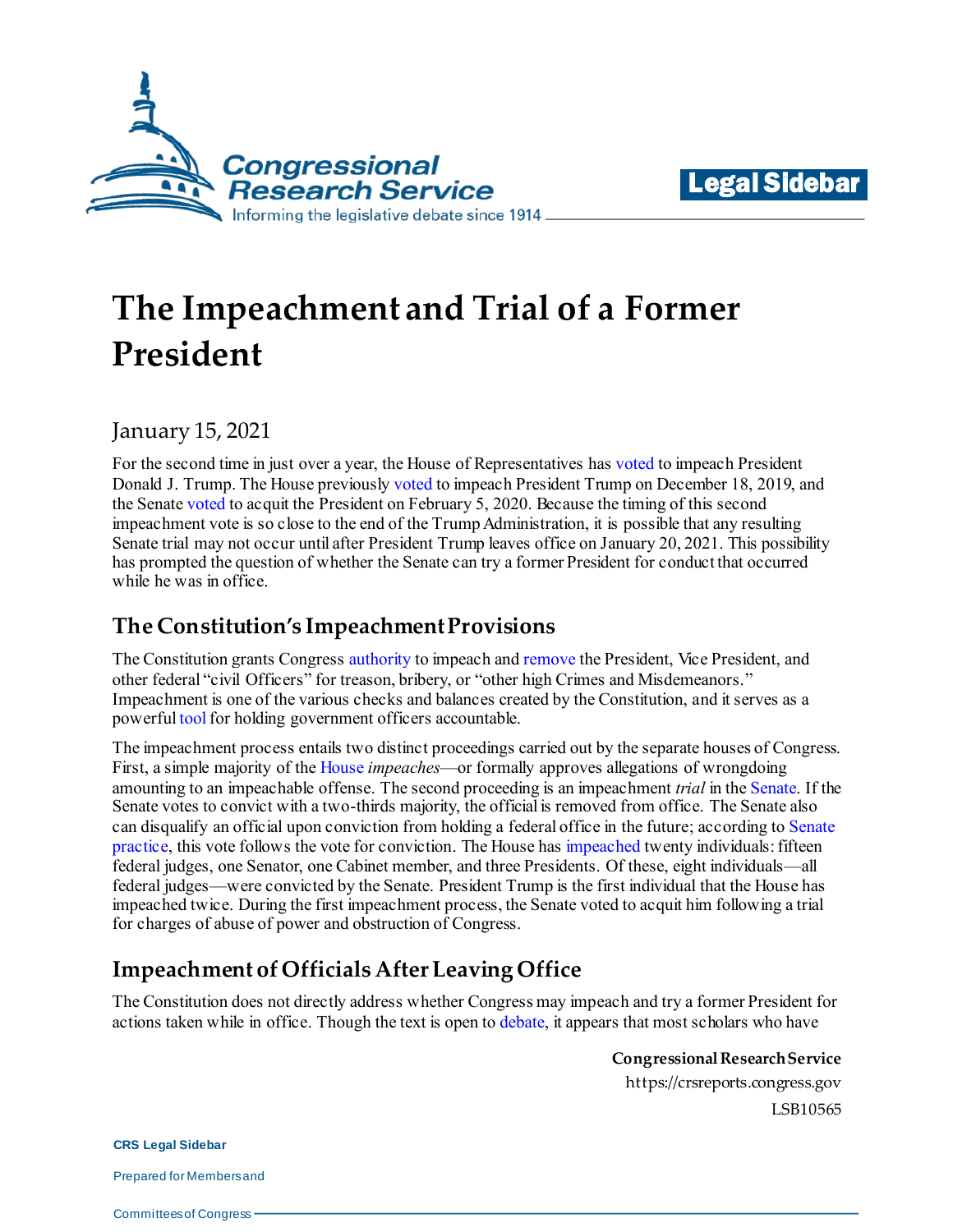closely examined the question have concluded that [Congress](https://catalog.loc.gov/vwebv/search?searchCode=LCCN&searchArg=2018051242&searchType=1&permalink=y) has authority to extend the impeachment process to officials who are no longer in office. As an initial matter, [a number](https://digitalcommons.law.uw.edu/cgi/viewcontent.cgi?article=2032&context=wlr) o[f scholars](https://digitalcommons.law.msu.edu/cgi/viewcontent.cgi?article=1022&context=facpubs#page=42) hav[e argued](https://catalog.loc.gov/vwebv/search?searchCode=LCCN&searchArg=2018051242&searchType=1&permalink=y) that the delegates at the Constitutional Convention appeared to accept that former officials may be impeached for conduct that occurred while in office. This understanding als[o tracks](https://openscholarship.wustl.edu/cgi/viewcontent.cgi?article=5115&context=law_lawreview#page=5) wit[h certain](https://digitalcommons.law.uw.edu/cgi/viewcontent.cgi?article=2032&context=wlr#page=25) state constitutions predating the Constitution, which allowed for impeachments of officials after they left office. It also [accords](https://digitalcommons.law.uw.edu/cgi/viewcontent.cgi?article=2032&context=wlr#page=24) with the British impeachment of Warren Hastings two years after his resignation as the governorgeneral of Bengal. The impeachment occurred during the Convention debates and was noted expressly by the delegates without expressing disapproval of the timing. While the Framers were aware of the British and state practices of impeaching former officials[, scholars](https://openscholarship.wustl.edu/cgi/viewcontent.cgi?article=5115&context=law_lawreview#page=10) hav[e noted](https://reason.com/volokh/2019/12/05/can-the-house-impeach-a-former-president/) that they chose not to explicitly rule out impeachment after an official leaves office. But the Framers nonetheless made other highly specific decisions about the impeachment process that departed from the British practice, such as [requiring](https://www.law.cornell.edu/constitution/articlei#section3) a two-thirds majority in the Senate for a conviction when the British syste[m allowed](https://crsreports.congress.gov/product/pdf/R/R46013#ifn38) conviction on a majority vote.

That said, there are textual arguments against Congress's authority to apply impeachment proceedings to former officials. The plai[n text](https://www.law.cornell.edu/constitution/articleii) of the Constitution, which states that "[t]he President, Vice President and all Civil Officers of the United States, shall be removed from Office on Impeachment ... and Conviction," could be read to support the requirement that the process only applies to officials who are holding office during impeachment proceedings[. Some have argued](https://www.washingtonpost.com/opinions/2021/01/12/once-trump-leaves-office-senate-cant-hold-an-impeachment-trial/) that the Constitution links the impeachment remedy of disqualification from future office with the remedy of removal from the office that person currently occupies; the former remedy does not apply in situations where the latter is unavailable. In his influential *Commentaries on the Constitution of the United States*, Justice Joseph Story [claimed](https://lonang.com/library/reference/story-commentaries-us-constitution/sto-310/) that impeachment is inapplicable to officials who have left their position because removal—a primary remedy that the impeachment process authorizes—is no longer necessary.

But [various](https://openscholarship.wustl.edu/cgi/viewcontent.cgi?article=5115&context=law_lawreview#page=10) [scholars](https://catalog.loc.gov/vwebv/search?searchCode=LCCN&searchArg=2018051242&searchType=1&permalink=y) hav[e taken](https://digitalcommons.law.msu.edu/cgi/viewcontent.cgi?article=1022&context=facpubs#page=111) issue with Justice Story's reasoning, and others hav[e argued](https://uknowledge.uky.edu/cgi/viewcontent.cgi?article=1946&context=klj#page=12) that Justice Story's argument was primarily concerned with simply distinguishing the American practice from the British, which allowed for impeachment of private citizens who had not been part of the government, and who could potentially face severe punishments, including in some cases life imprisonment, as a result of impeachment. [Some](https://digitalcommons.law.uw.edu/cgi/viewcontent.cgi?article=2032&context=wlr#page=26) [have](https://uknowledge.uky.edu/cgi/viewcontent.cgi?article=1946&context=klj#page=11) [emphasized](https://scholarship.law.duke.edu/cgi/viewcontent.cgi?article=2506&context=dlj#page=69) that the impeachment provisions of the Constitution provide that the remedies of removal from office and disqualification are distinct components of the remedy for impeachable misconduct. One schola[r asserts](https://openscholarship.wustl.edu/cgi/viewcontent.cgi?article=5115&context=law_lawreview#page=9) that the two clauses of removal and disqualification can be thought of as "fixing a minimum and maximum penalty" in cases of conviction in an impeachment trial; consequently, an official's resignation following an initial impeachment by the House but before conviction in the Senate may not "deprive the people of the full measure of the protection afforded them" through the additional remedy of disqualification. Scholars hav[e noted](https://scholarship.law.duke.edu/cgi/viewcontent.cgi?article=2506&context=dlj#page=70) that if impeachment does not extend to officials who are no longer in office, then an important aspect of the impeachment punishment is lost. If impeachment does not apply to former officials, then Congress could never bar an official from holding office in the future as long as that individual resigns first. According to on[e scholar](https://digitalcommons.law.msu.edu/cgi/viewcontent.cgi?article=1022&context=facpubs#page=63), it is "essential" for Congress to have authority to impeach and convict former officials in order to apply the punishment of disqualification; otherwise Congress's jurisdiction would depend on the whims of the individual who engaged in misconduct. Another schola[r notes](https://digitalcommons.law.uw.edu/cgi/viewcontent.cgi?article=2032&context=wlr#page=26) that the grave nature of the disqualification punishment indicates that it should apply independently of the need for removal.

One might also argue that impeachment and trial of a former official is essentially impeachment of a private citizen in contravention of the constitutional limits to impeachment. As noted earlier, under the [British model,](https://crsreports.congress.gov/product/pdf/R/R46013#_Toc25237028) Parliament could impeach anyone except the Crown, including private citizens. But the Framers restricted the reach of impeachment in the American system to specific public officials: the President, Vice President, and other civil officers. It may be argued that under the American system, impeachment serves as a means to remove these officials from the machinations of government when they engage in misconduct; upon leaving office, accountability for such misconduct would come through the same mechanisms used to punish private citizens for misdeeds, including criminal prosecution.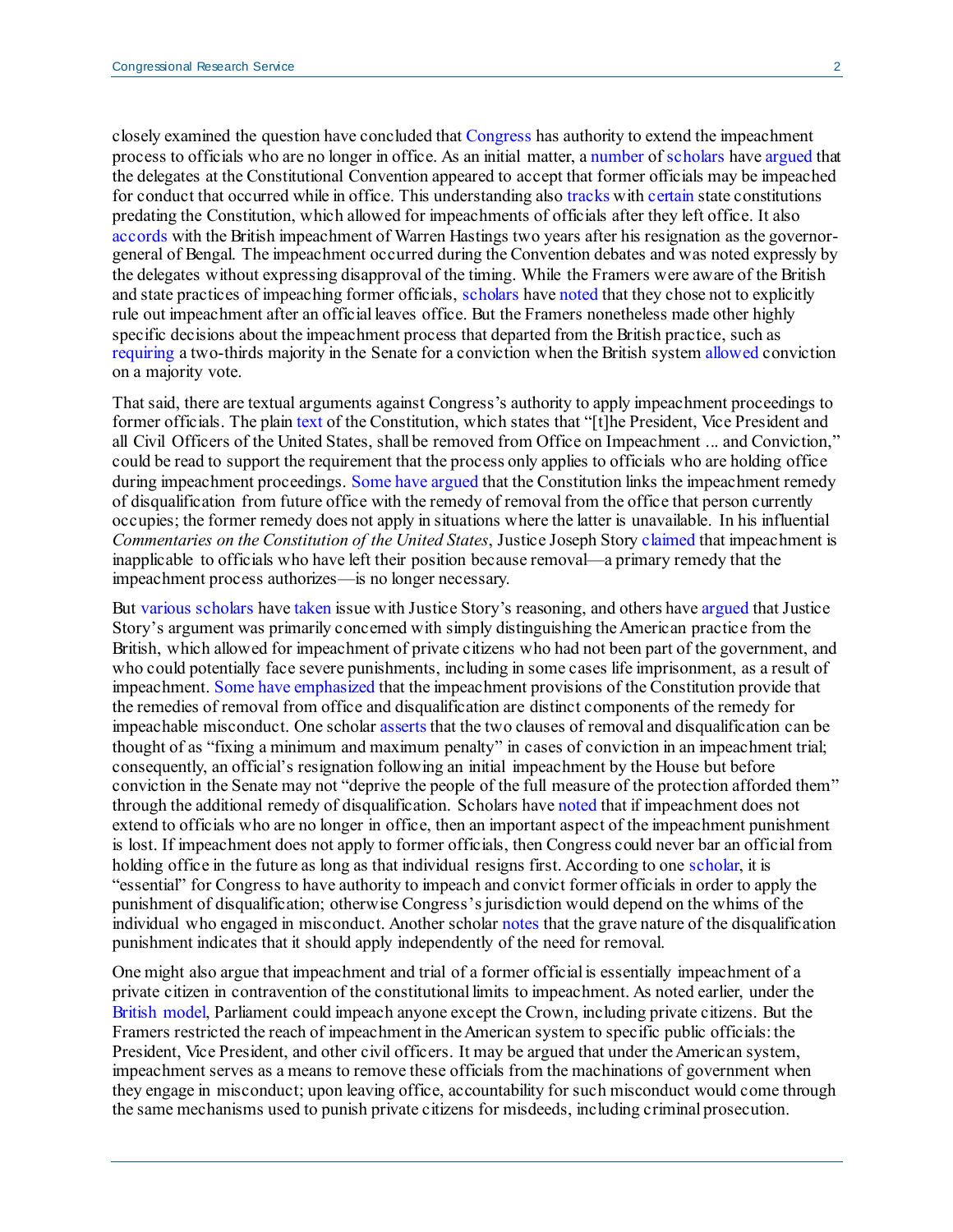But other[s dispute](https://www.justsecurity.org/74107/the-constitutions-option-for-impeachment-after-a-president-leaves-office/) the suggestion that an individual's departure from government establishes a clean break from the remedy of impeachment. The[y contend](https://digitalcommons.law.msu.edu/cgi/viewcontent.cgi?article=1022&context=facpubs#page=59) that the impeachment process may extend after an official resigns or leaves office in order to promote accountability for government officials. The Constitution [established](https://crsreports.congress.gov/product/pdf/R/R46013#_Toc25237028) an impeachment mechanism to ensure that Congress has a means by which to [hold](https://digitalcommons.law.uw.edu/cgi/viewcontent.cgi?article=2032&context=wlr#page=28) public officials [accountable](https://catalog.loc.gov/vwebv/search?searchCode=LCCN&searchArg=2018051242&searchType=1&permalink=y) for their actions. The impeachment remedies, it has been argued, help ["protect the republic"](https://www.justsecurity.org/74107/the-constitutions-option-for-impeachment-after-a-president-leaves-office/) from grave abuses of public office that may occur if an impeached official returns to power, a purpose that would be foiled if officials can escape punishment by leaving office before the impeachment process is completed. An impeachment trial for a former official for conduct that occurred while the official was in office would appear consistent with that impeachment's purpose—a remedy for the abuse of *governmental* power by a *governmental* official. This view was apparentl[y held](https://www.govinfo.gov/content/pkg/GPO-HPREC-DESCHLERS-V3/pdf/GPO-HPREC-DESCHLERS-V3-5.pdf#page=255) by then-Congressman and former President John Quincy Adams, who, during debate on the House's authority to impeach Daniel Webster for conduct that occurred while he had been Secretary of State, said in relation to his own acts as President: "I hold myself, so long as I have the breath of life in my body, amenable to impeachment by this House for everything I did during the time I held any public office."

According to at least on[e scholar,](https://digitalcommons.law.msu.edu/cgi/viewcontent.cgi?article=1022&context=facpubs#page=59) the possibility of impeachment and disqualification from office for former officials promotes accountability by deterring improper conduct the entire time they remain in office. If the impeachment process becomes unavailable immediately after an official leaves his or her position, there is an [incentive](https://digitalcommons.law.msu.edu/cgi/viewcontent.cgi?article=1022&context=facpubs#page=60) for officials to conceal wrongdoing, and then resign as soon as misconduct comes to light. Likewise, there would be no method of holding officials accountable for misconduct that occurs late in an official's term, no matter how egregious. This reasoning would seem to apply to situations where an official resigns or otherwise leaves office in the midst of impeachment proceedings. In the [words](https://digitalcommons.law.uw.edu/cgi/viewcontent.cgi?article=2032&context=wlr#page=26) of former President John Quincy Adams, the impeachment stigma "clings to a man as long as he lives." An official could avoid this stigma and possibility of being barred from future office by departing from office before the Senate votes to convict.

Further, it is not always the case that a former official can be held accountable for impeachable misconduct through the criminal justice system upon leaving office. Impeachment pertains to [a broader](https://crsreports.congress.gov/product/pdf/R/R46013#_Toc25237046) scope of conduct than traditional criminal behavior. Alexander Hamilton [noted](https://avalon.law.yale.edu/18th_century/fed65.asp) that impeachable offenses were "political, as they relate chiefly to injuries done immediately to the society itself." For example, Congress ha[s impeached](https://crsreports.congress.gov/product/pdf/R/R46013#_Toc25237046) federal judges for misconduct and corruption that was not necessarily criminal. One schola[r notes](https://digitalcommons.law.msu.edu/cgi/viewcontent.cgi?article=1022&context=facpubs#page=60) that impeachment after an official leaves office is important because it "reaches offenses and provides punishment that the criminal process" does not.

More broadly, the Framers did no[t delineate](http://resources.utulsa.edu/law/classes/rice/Constitutional/Storey/story_hist_const_senate.html) with specificity the complete range of behavior that would merit impeachment, as the scope of possible ["offenses](https://papers.ssrn.com/sol3/papers.cfm?abstract_id=3328981) committed by federal officers are myriad and unpredictable." According to on[e scholar,](https://papers.ssrn.com/sol3/papers.cfm?abstract_id=3328981) impeachments are sometimes about much more than whether a particular individual should remain in office. Instead, the process is "aimed at articulating, establishing, preserving, and protecting constitutional norms." At times, impeachment might be used to reinforce an existing norm, indicating that certain behavior continues to constitute grounds for removal; in others, it may be used to establish a new norm, setting a marker that signifies what practices are impeachable for the future. In thes[e cases](https://papers.ssrn.com/sol3/papers.cfm?abstract_id=3328981), the "fate of the individual being impeached is less important than the message being sent." In similar fashion, other scholars hav[e argued](https://scholarship.law.duke.edu/cgi/viewcontent.cgi?article=2506&context=dlj#page=70) (in the context of impeachment following a resignation) that the purpose of impeachment "extends beyond the scope of any particular case to its effect on the constitutional structure of the state"; Congress's power to convict following impeachment can "have the effect of setting powerful precedential limitation on presidential conduct." In other words, even if an official is no longer in office, an impeachment convictio[n may](https://digitalcommons.law.msu.edu/cgi/viewcontent.cgi?article=1022&context=facpubs#page=116) still be viewed as necessary by Congress to clearly delineate the outer bounds of acceptable conduct in office for the future.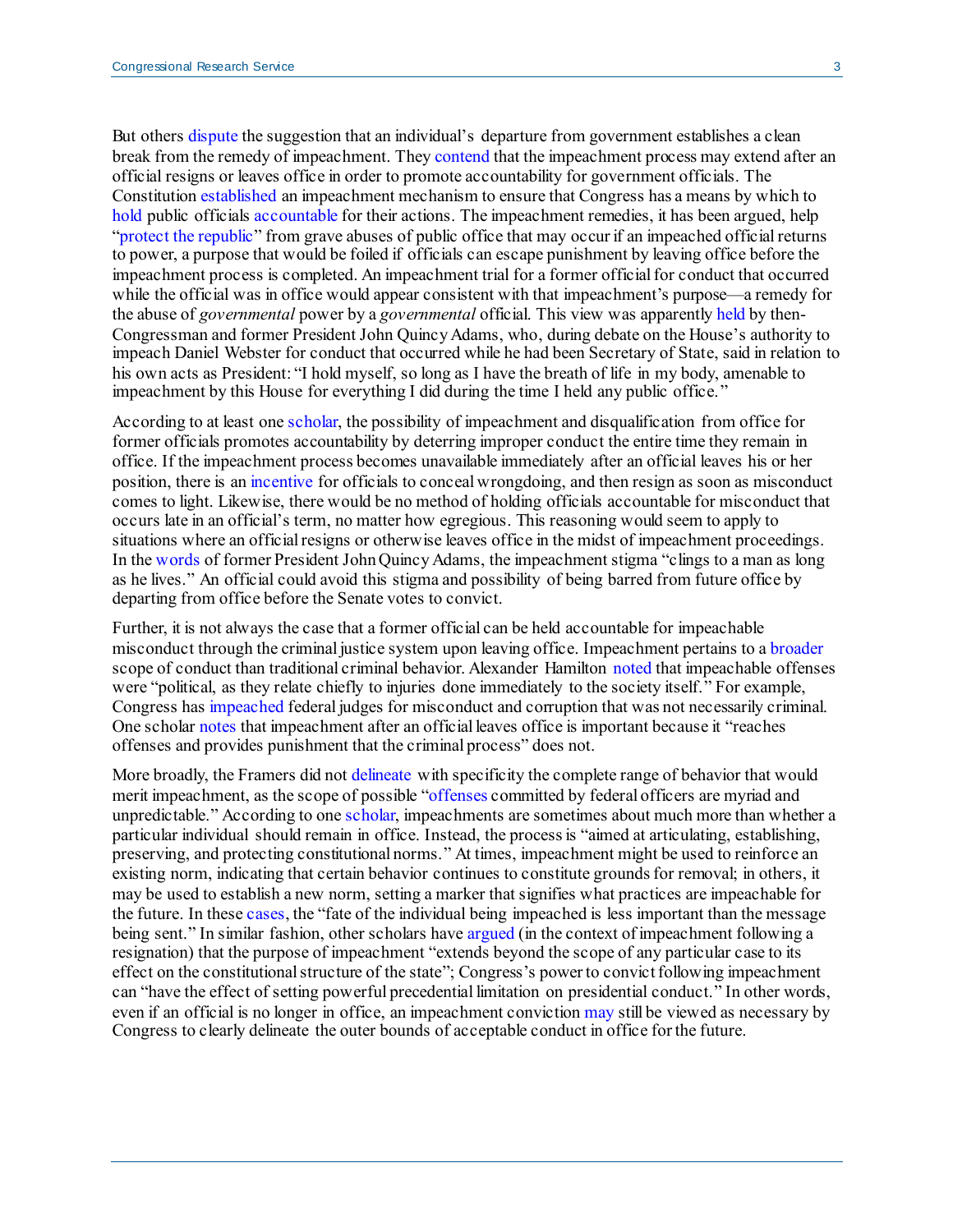#### **Historical Practice: The Belknap Impeachment**

While much of constitutional law is developed through courts analyzing the text of the Constitution and applying prior judicial precedents, the Constitution's meaning is also shaped by the other branches of government through their decisions and practices. Th[e Supreme Court](https://scholar.google.com/scholar_case?case=5132513257326080850&q=nnixon+executive+privlege&hl=en&as_sdt=20006) has noted not only that "each branch of the Government must initially interpret the Constitution" when performing their "assigned constitutional duties," but also that once one branch develops a construction of its own powers, that interpretation "is due great respect from the others." This principle of developing constitutional meaning outside of the courts is especially applicable in the context of impeachment, where the manner by which the House and Senate exercise their powers has been largely immune fro[m judicial review.](https://crsreports.congress.gov/product/pdf/R/R46013#_Toc25237055) As such, the process of attempting to resolve ambiguity that exists in the text of the Constitution's impeachment provisions may be pursued, though perhaps not always resolved, by recourse to congressional practice and precedent. Although the relative rarity of impeachments of former officials means that it is difficult to establish any ["long settled and established"](https://scholar.google.com/scholar_case?case=4536583214702810760&q=279+U.S.+655&hl=en&as_sdt=20006) practice, both chambers appear to have previously viewed a former official, at least one who has resigned, as [subject to impeachment](https://www.govinfo.gov/content/pkg/GPO-HPRACTICE-115/pdf/GPO-HPRACTICE-115.pdf#page=615) proceedings for conduct that occurred while in office.

The House has never impeached, nor has the Senate ever tried, a former President. However, both chambers have previously determined that they retain power to proceed against an executive branch official that has resigned from office. The principal precedent is the 1876 impeachment of Secretary of Wa[r William Belknap.](https://www.govinfo.gov/content/pkg/GPO-HPREC-HINDS-V3/pdf/GPO-HPREC-HINDS-V3-26.pdf) After receiving allegations that Secretary Belknap had received payments in return for appointing an individual to maintain a trading post in Indian territory, the House authorized a committee impeachment investigation that quickly found ["unquestioned evidence of malfeasance."](https://www.govinfo.gov/content/pkg/GPO-HPREC-HINDS-V3/pdf/GPO-HPREC-HINDS-V3-26.pdf#page=2) The committee provided that evidence to the House, and though aware that Secretary Belknap had resigned hours before, nevertheless recommended that he be impeached.

The subsequen[t debate](https://www.govinfo.gov/content/pkg/GPO-HPREC-HINDS-V3/pdf/GPO-HPREC-HINDS-V3-26.pdf#page=3) by the full House included discussion of the chamber's authority to impeach an official that had previously resigned his office. Those arguing in support of the House's authority focused primarily on impeachment practice in England, where it was clear that former officials were subject to impeachment. Those opposed asserted that English practice was of limited value since (as previously noted), unlike the American system, the English system permitted impeachment of not only government officials, but also private citizens. Ultimately, the House [approved](https://www.govinfo.gov/content/pkg/GPO-HPREC-HINDS-V3/pdf/GPO-HPREC-HINDS-V3-26.pdf#page=4) (without objection) the resolution impeaching Secretary Belknap, establishing the House's position that it may impeach an official who does not currently hold office.

The impeachment then moved to the Senate for trial, where Secretary Belknap [asserted](https://www.govinfo.gov/content/pkg/GPO-HPREC-HINDS-V3/pdf/GPO-HPREC-HINDS-V3-26.pdf#page=18) through counsel that because he was now a private citizen and no longer an officer of the federal government, the Senate lacked the authority to bring him to trial. The House manager[s asserted](https://www.govinfo.gov/content/pkg/GPO-HPREC-HINDS-V3/pdf/GPO-HPREC-HINDS-V3-26.pdf#page=20) otherwise, arguing that because Belknap was Secretary of War "at the time all the acts charged in said articles of impeachment were done and committed ... the House of Representatives had power to prefer the articles of impeachment, and the Senate have full and the sole power to try the same."

The Senate resolved to settle this threshold question of jurisdiction before proceeding further in the trial. The chamber hear[d three days](https://www.govinfo.gov/content/pkg/GPO-HPREC-HINDS-V3/pdf/GPO-HPREC-HINDS-V3-26.pdf#page=32) of arguments from both sides and deliberated in secret for more than two weeks, after which it determined by a [vote](https://www.govinfo.gov/content/pkg/GPO-HPREC-HINDS-V3/pdf/GPO-HPREC-HINDS-V3-26.pdf#page=33) of 37 to 29 that Secretary Belknap was "amenable to trial by impeachment for acts done as Secretary of War, notwithstanding his resignation of said office before he was impeached." The presiding officer then deemed the articles of impeachment against Belknap "sufficient in law." Much like the importance of the House vote to impeach Secretary Belknap, this vote established the Senate's view that impeached former officials can be subject to trial in the Senate.

Following the trial, a majority of Senators voted t[o convict](https://www.senate.gov/artandhistory/history/minute/War_Secretarys_Impeachment_Trial.htm) Belknap, but no article mustered the twothirds majority necessary for conviction. Notably, a number of Senators voting to acquit indicated that they did so because of their belief that the Senate lacked jurisdiction over an individual no longer in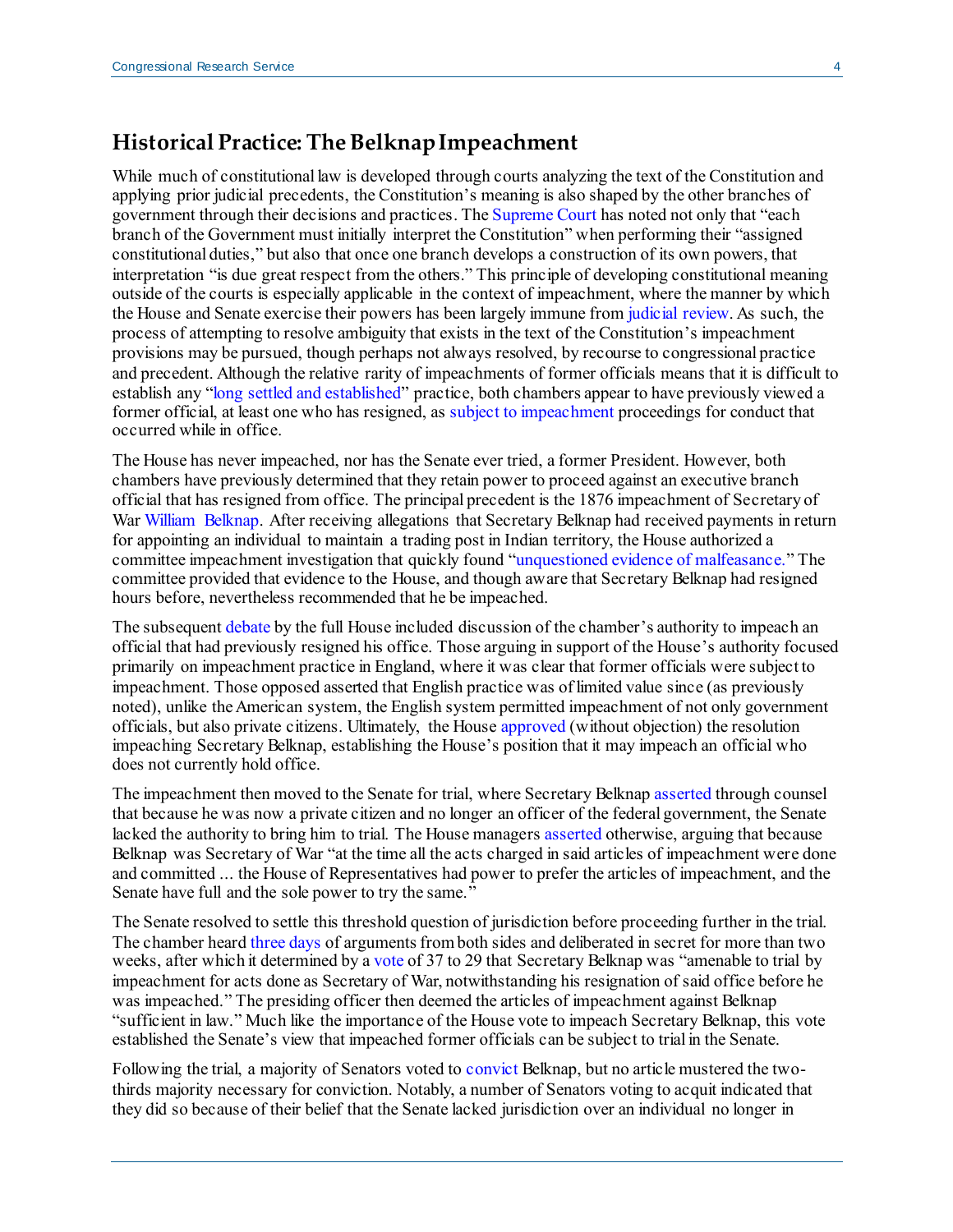office. In the eyes of th[e House managers,](https://www.govinfo.gov/content/pkg/GPO-HPREC-HINDS-V3/pdf/GPO-HPREC-HINDS-V3-26.pdf#page=45) these votes reflected the fact that a "minority of the Senate refused to be governed by the deliberate judgment of the majority, that it had jurisdiction" and as a result, "prevented the conviction of the defendant" by the required two-thirds vote. The House managers also reflected on the legacy of the Belknap impeachment, concluding that notwithstanding Belknap's acquittal:

[T]he managers believe that great good will accrue from the impeachment and trial of the defendant. It has been settled thereby that persons who have held civil office under the United States are impeachable, and that the Senate has jurisdiction to try them, although years may elapse before the discovery of the offense or offenses subjecting them to impeachment.... To settle this principle, so vitally important in securing the rectitude of the class of officers referred to, is worth infinitely more than all the time, labor, and expense of the protracted trial closed by the verdict of yesterday.

In more recent history, both the House and the Senate have generally decided not to proceed with the impeachment of an official who has resigned their office. At times, it appears that this decision is based on a judgment that removal is often the primary, if not the sole goal of an impeachment trial. For example, following dismissal of the trial of Judge Samuel B. Kent in 2009, the then-Senate majority leader [stated](https://www.govinfo.gov/content/pkg/CRECB-2009-pt14/pdf/CRECB-2009-pt14-Pg18696-3.pdf) that "[a]ll are in agreement that, with the resignation of Judge Kent, the purposes of the House's prosecution of the Articles of Impeachment against Judge Kent have been achieved.... It is agreed that no useful purpose would now be accomplished by proceeding further with the impeachment proceedings." But it may be that such decisions were prudential judgments about the efficacy of continuing proceedings rather than constitutional determinations that the House or Senate lacked the authority to impeach, convict, and disqualify a former official. In perhaps the highest-profile example, no impeachment vote was taken following Presiden[t Richard Nixon's resignation,](https://www.govinfo.gov/content/pkg/GPO-HPREC-DESCHLERS-V3/html/GPO-HPREC-DESCHLERS-V3-5-5-2.htm) which came on the heels of the House Judiciary Committee reporting articles of impeachment to the House. It is not clear how seriously Members considered the possibility of proceeding with the impeachment despite the resignation, but Nixon had already served two terms as President, so there was no possibility that he could return to that office in the future. Senate impeachment proceedings against various judges have also been terminated following resignations. In one, after impeached Judge John English resigned prior to the Senate commencing his trial, the House [instructed its managers](https://www.govinfo.gov/content/pkg/GPO-HPREC-DESCHLERS-V3/pdf/GPO-HPREC-DESCHLERS-V3-5-5-3.pdf#page=4) to communicate to the Senate that "in consideration of the fact that [Judge English] is no longer a civil officer of the United States ... the House of Representatives does not desire further to urge the articles of impeachment heretofore filed in the Senate." But that House action occurred only after the House managers made clear thei[r position](https://www.govinfo.gov/app/details/GPO-CRECB-1927-pt1-v68/) that "the resignation of Judge English in no way affects the right of the Senate, sitting as a court of impeachment, to hear and determine said impeachment charges."

#### **Author Information**

Jared P. Cole Legislative Attorney

Todd Garvey Legislative Attorney